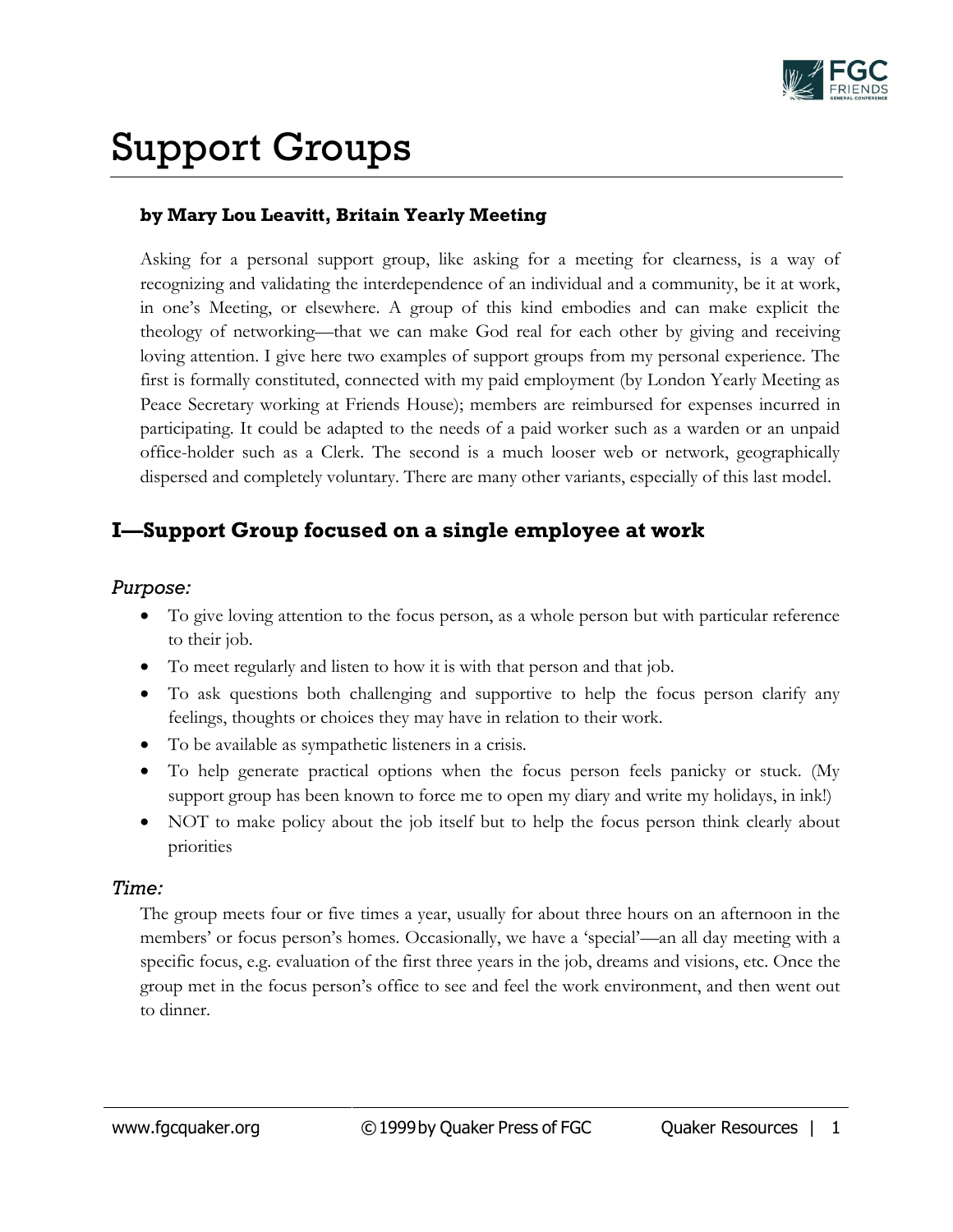

## *Size:*

The group was originally four, now three. Three's fine, but it puts quite an obligation on each member not to miss a meeting. Members of the group were nominated by the focus person in consultation with the officebearers of her Management Committee and confirmed by the Committee; one is a Committee member.

## *Method:*

One key is that the focus person has no responsibility for convening the group, or determining its agenda. This responsibility rotates among the other members of the group; one to convene, suggest an agenda and facilitate, a second to take notes (the third resting this time). The person whose turn it is to convene usually rings round the other members for ideas for an agenda, which is formally agreed at the start of the meeting (but never adhered to very strictly!). If we're sharing a meal, the convener also sorts out who will bring what, so that the host (and especially the focus person) never has to provide.

Each meeting starts with a brief settling time for worship. The core of the meeting is often simply time for the focus person to say what's been happening over the last three months. Members of the group listen, question and comment. *"Is the balance right for you in the job?" "What do you do for relaxation?" "What has been particularly difficult?" "'What do you feel you've done well?"* Just being given space to speak helps the focus person to step back for a moment and clarify thoughts and feelings. Sometimes there is a particular aspect of the job the group chooses to focus on: time management, developing a specific strength in the work, planning for a difficult time ahead.

Towards the end of the meeting a date is set for the next one and possible items for the agenda are discussed.

People take their own notes during the meeting of things which strike them as important, but one member of the group also writes formal notes "for the record." These are filed as part of the focus person's Committee work and simply record what topics were discussed rather than a detailed account of what was said. We see ourselves as leaving a record for future generations about our pioneering work! The note-taker sends a draft to the focus person, who may amend it before having it typed and copies sent to the group. Confidentiality is extremely important and needs to be meticulously respected.

On several occasions the focus person has asked for special meetings with one or two members of the group to thrash out a particular problem. We also use the telephone a lot, to check in with the focus person and for the focus person to share some particular crisis or triumph. Often a listening ear is enough!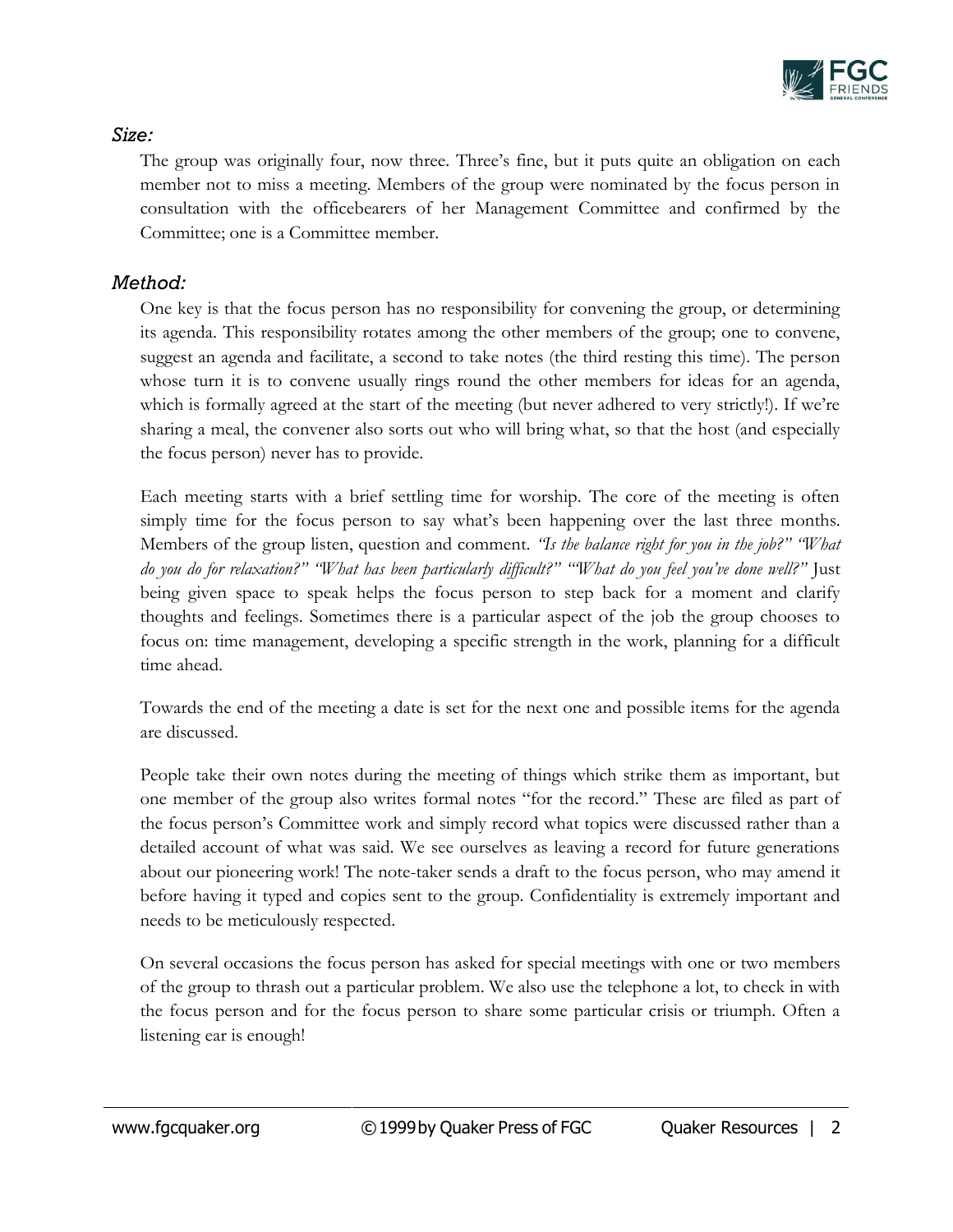

# **II—Mutual Support Group**

Here there is no focus person or focus team for whom the group exists to give attention and support. Instead there is a mutual and reciprocal commitment of friendship between all members, and support is given and received by each in equal measure. Some guidelines and suggestions:

#### *Size:*

Seven or eight seems a good number, since there will then always be some feeling stronger, when others are in need. Having too many in the group inhibits sharing and stretches the attention.

## *Commitment:*

Often there is a common bond of activity (e.g. non-violent action in a particular cause) or circumstance (all young parents, all in similar stressful jobs). Geographical proximity helps but is not essential. The commitment needs to be a conscious choice and requires continuing effort and attention—it doesn't just happen. It can be helpful to give the group a name, and thus an identity—although boundaries need to remain flexible enough to include partners or family (preexisting or newly acquired) from time to time.

## *Regular contact:*

This can be achieved by meeting for an evening, day or weekend. One group I know of meets on the thirteenth of every month, whatever day of the week that is. Another rarely meets at all as a whole, but different pairings and triplings happen often (with some care that no one is left too far out on a limb too long) and regular contact is maintained by phone and postcard.

## *Active care for one another:*

A mixture of cards, phone calls, flowers and prayer, for example, will develop as appropriate. Members of one group have a practice of remembering and upholding one of their number by lighting candies in their homes when they know that that person is going through a rough or challenging time: job interviews, illnesses, exams. When one member of this group changed jobs, the others gathered round, took her to a beautiful place, named the strengths they saw in her which she would carry from one job to the next, offered their own strengths in support, and made a solemn, laughter-filled and prayerful occasion for her to lay down the old tasks and move forward towards new ones.

## *Share on many levels:*

Include time to do something or go somewhere together (an outing, a walk, all helping someone paint or move or put something together), time to share food, time for each person to share